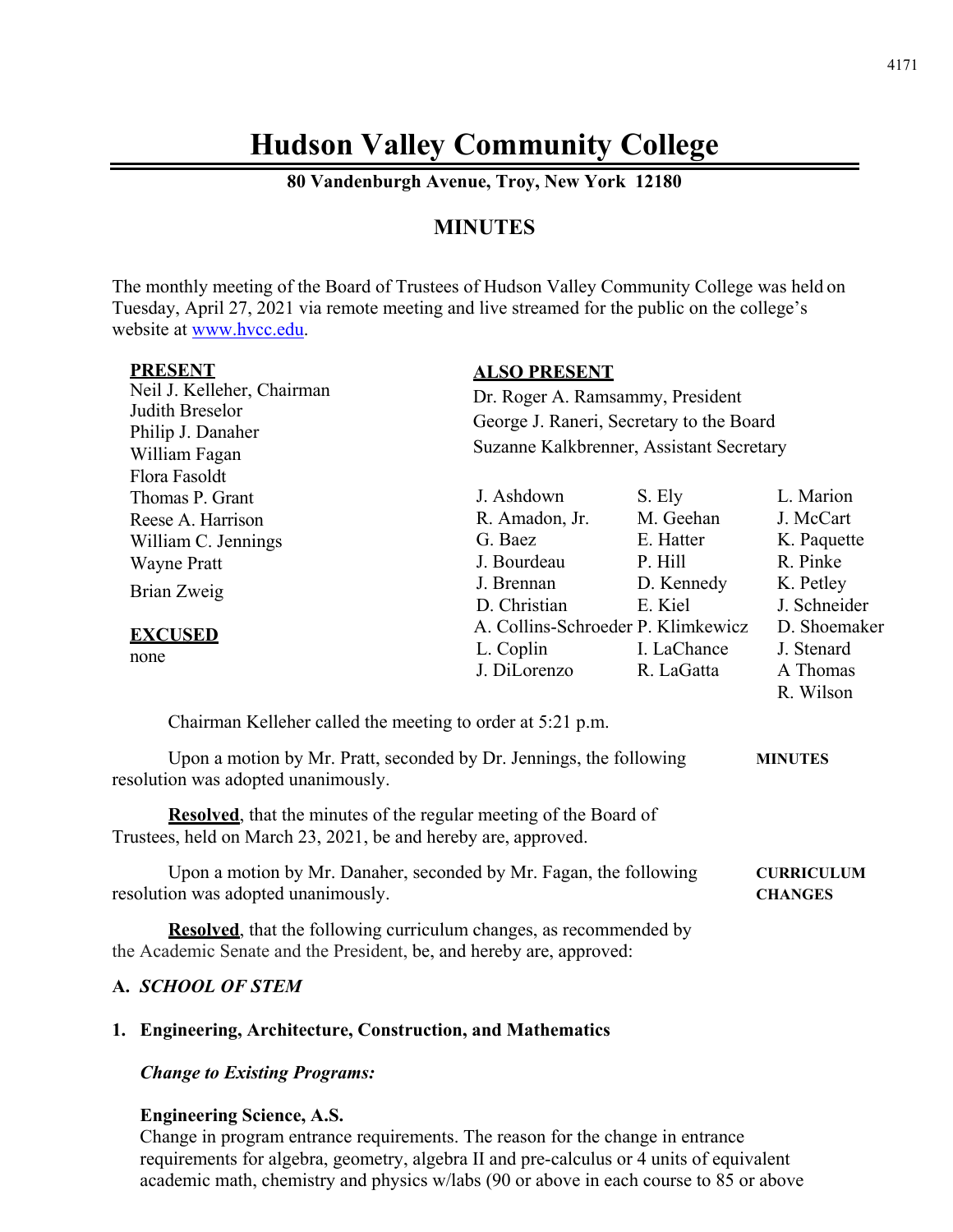in each course) is to allow more students who apply to the Engineering Science Program to be accepted.

Change in degree requirements. PHYS-250 changed to elective. Engineering electives changed from 11 to 15 credits.

# **Mathematics and Science, A.S.**

Change in program entrance requirements. Currently, students who apply to this program who do not meet the entrance requirements are accepted to Individual Studies. The purpose of the changes from algebra, geometry and algebra II or 3 units of equivalent academic math, biology, chemistry and/or physics (85 or above in each course to 80 or above in each course) and the high school average from 85 to 80 are to allow more students to enter this program and remediate and advise in our department rather than sending the students to Individual Studies.

Change in degree requirements. FORM-102 changed to FORM-101. Adding CISS-109 as an elective. Student can take CISS-109 or CISS-110.

# **B.** *SCHOOL OF BUSINESS & LIBERAL ARTS*

#### **1. Education & Social Sciences**

#### *New Course:*

#### **Mass Media and American Politics – POL-205**

Student demand and interest; current political science research highlights the increasing role of various forms of media in shaping political opinions, views, and levels of political participation. This course would examine both the role of the media in shaping our views of politics and levels of participation as well as teach practical skills and assessing and evaluating media content.

# **2. Business, Computer Science, & Criminal Justice**

# *Change to Existing Program:*

#### **Cybersecurity, A.S.**

Change in degree requirements. CISS-109, Python Programming is being added as an alternative to CISS-110, Programming and Logic I. CISS-109 (Python Programming) is widely implemented and one of the most accessible programming languages available because it has simplified syntax and is not complicated. The course also transfers well to several of our transfer institutions. Although it's a high-level language and can do complex tasks, Python has a clean syntax. All CIS majors also have the option between CISS-109 and CISS-110.

Upon a motion by Ms. Breselor, seconded by Mr. Fagan, the following **HVCC** resolution was adopted unanimously. **FOUNDATION INC.** 

**Resolved**, that the request to approve the Hudson Valley Community **BUDGET**, FY 2021-2022 College Foundation, Inc.'s operating budget for fiscal year 2021-2022, totaling \$ 2,059,000 in revenues and \$ 1,653,000 in expenditures, as approved by the Foundation's Board of Directors on March 24, 2021, be, and hereby is, approved.

 **OPERATING**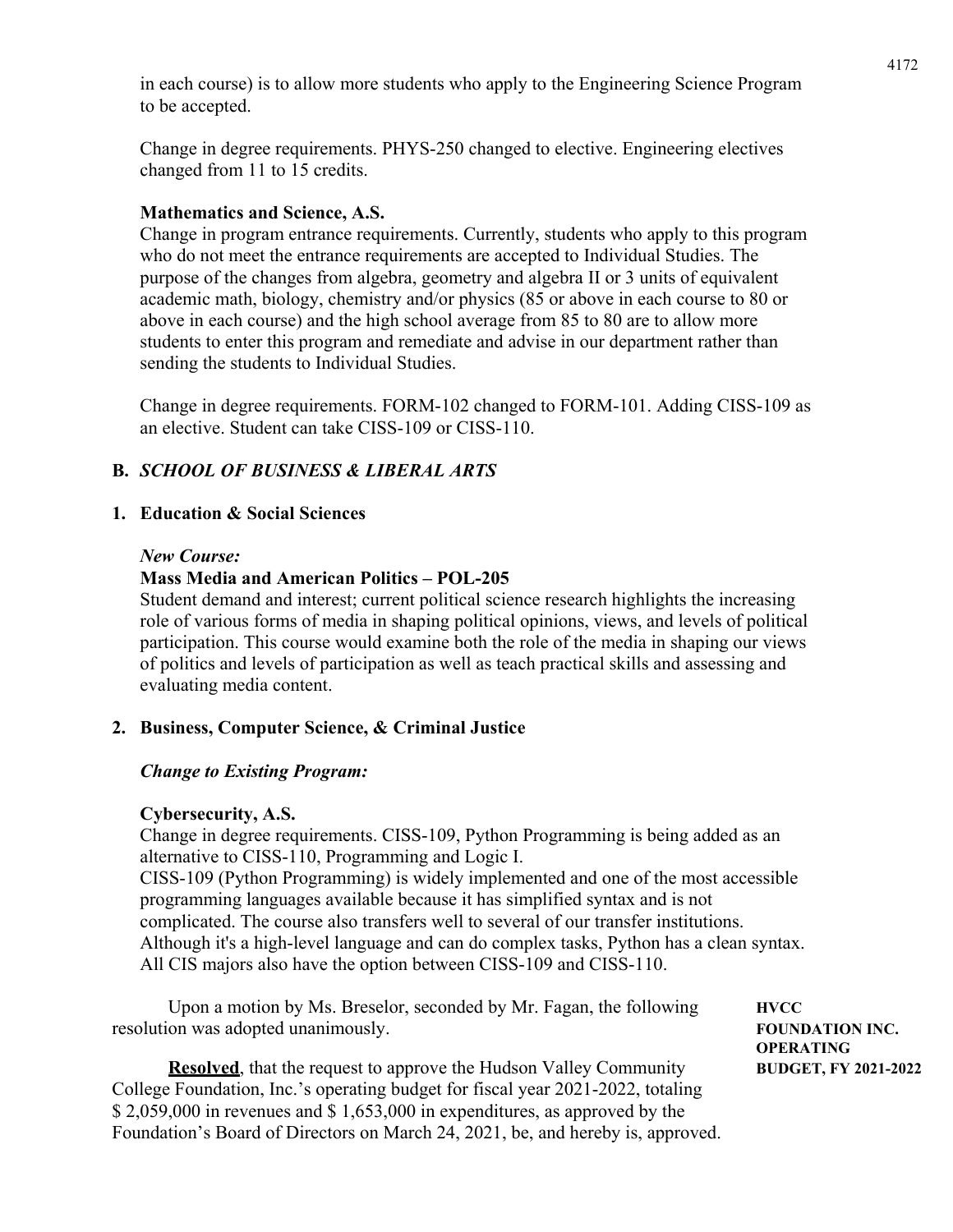Upon a motion by Mr. Fagan, seconded by Mr. Pratt, the following **HVCC** resolution was adopted unanimously. **FOUNDATION INC.** 

**Resolved**, that the request to approve the Hudson Valley Community College Foundation, Inc.'s the fiscal year ended June 30, 2020, as prepared by UHY LLP, and as recommended by the Foundation Executive Committee on behalf of the Board of Directors on April 22, 2021, be, and hereby is, approved.

Upon a motion by Mr. Grant, seconded by Mr. Fagan, the following **HVCC** resolution was adopted unanimously. **FOUNDATION INC.** 

**Resolved**, that the request to approve new director appointments to the **APPOINTMENTS**  Hudson Valley Community College Foundation Board for the terms March 1, 2021 to February 28, 2023 as recommended by the Foundation Board of Directors on March 24, 2021 be, and hereby is, approved, as follows:

- Elizabeth Reiss, CEO, The Arts Center of the Capital Region
- Laura Siracuse, Senior Finance Executive/Strategic Leader, M&T Bank

#### **INFORMATION ITEMS INFORMATION**

The following information items were noted: **ITEMS** 

#### **A. 2021/2022 COLLEGE FACULTY PROMOTIONS**

 Faculty approved for promotion effective September 1, 2021 are outlined below and written recommendations of the Vice President for Academic Affairs, Deans and Department Chairpersons at the College are available on the portal.

#### **Assistant Professor to Associate Professor - \$2,000 Adjustment**

| Douglas Baxter    | Engineering, Architecture, Construction, & Mathematics |
|-------------------|--------------------------------------------------------|
| Joel Glickman     | Engineering, Architecture, Construction, & Mathematics |
| Christine Jenkins | Biology, Chemistry, & Physics                          |
| Alan Joseph       | Education & Social Sciences                            |
| Donna McCart      | Business, Computer Science, & Criminal Justice         |
| George Raneri, Jr | Applied Technologies                                   |

#### **Associate Professor to Full Professor - \$2,500 Adjustment**

| English, Foreign Languages, & English as a Second Language |
|------------------------------------------------------------|
|                                                            |
|                                                            |

#### **B. 2021/2022 COLLEGE DEPARTMENT CHAIR MERIT RECOMMENDATIONS** (\$2,000 each)

In accord with Article XI-2 of the Collective Bargaining Agreement between the College and the Hudson Valley Community College Department Chairpersons Association, Department Chairperson merit recommendations that have been approved by the President effective September 1, 2021 are outlined below.

| Jodi Dorrough | Nursing & Surgical Technology |
|---------------|-------------------------------|
| Maryanne Pepe | Human Services                |

 **990 FILING** 

 **DIRECTOR**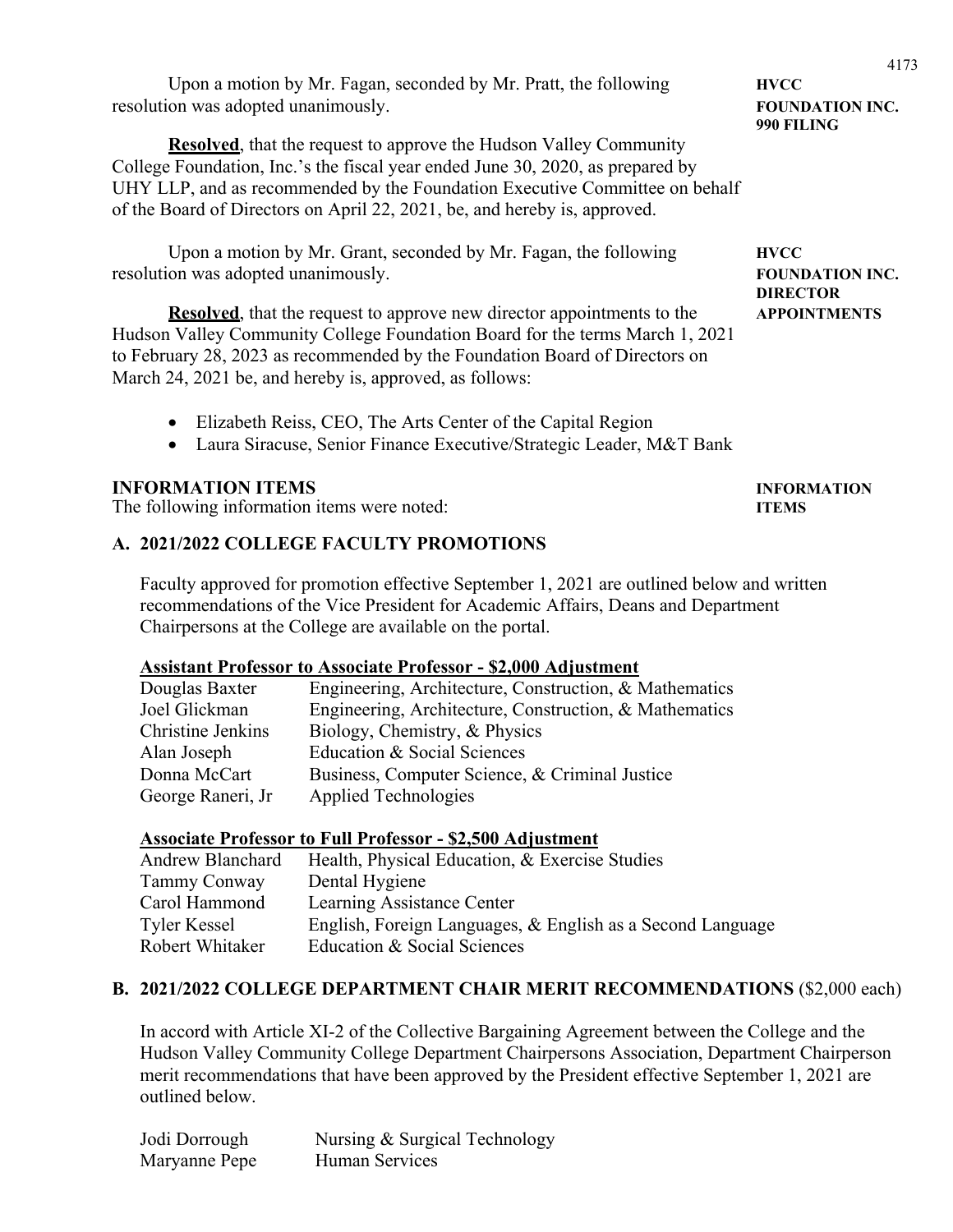# **C. 2021/2022 COLLEGE FACULTY MERIT RECOMMENDATIONS** (\$1,000 each)

In accord with Article XII-D of the Collective Bargaining Agreement between the College and the Hudson Valley Community College Faculty Association, Faculty merit recommendations that have been approved by the President effective September 1, 2021 are outlined below.

| Philip Bazicki | Applied Technologies        |
|----------------|-----------------------------|
| Michael Bender | Applied Technologies        |
| Tamu Chambers  | Education & Social Sciences |
| Laura Tubbs    | Dental Hygiene              |

# **D. 2021/2022 COLLEGE NTP MERIT RECOMMENDATIONS (\$1000 Each)**

In accord with section 300.60 of the Administrative Code for Non-Teaching Professional personnel, NTP Merit recommendations that have been approved by the President effective September 1, 2021, are outlined below.

Tara Bocketti Community & Professional Education

# **E. FULL TIME FACULTY**

| 1. | School of STEM                                        |             |
|----|-------------------------------------------------------|-------------|
|    | Johanna Carabantes, Instructor,                       |             |
|    | Engineering, Architecture, Construction & Mathematics |             |
|    | f/t probationary appt., eff. $8/20/21$                | \$48,981/yr |
|    | <b>F. FULL TIME NON-TEACHING PROFESSIONAL</b>         |             |
| 1. | EOC                                                   |             |
|    | Debbie Garrett-Hazapis, Assistant Director            |             |
|    | <b>Educational Opportunity Center,</b>                |             |
|    | f/t appt., eff. $5/10/21$                             | \$75,000/yr |
|    |                                                       |             |
|    | 2. Institutional Advancement                          |             |
|    | Jodi Littlefield, Technical Assistant,                |             |
|    | <b>HVCC</b> Foundation,                               |             |
|    | f/t appt., eff $4/26/21$                              | \$37,000/yr |
|    |                                                       |             |

#### **G. RESIGNATIONS**

- 1. Nicholas Anthony, Custodial Worker, Facilities, eff. 4/7/2021
- 2. Miranda Forchap, Digital Communications Specialist, Communications & Marketing, eff. 4/30/21
- 3. Daniel Honovic, Assistant Golf Coach, Intercollegiate Athletics, eff. 4/23/21
- 4. Lydie Kengne, Enrollment Services Specialist, Educational Opportunity Center, eff. 4/5/21
- 5. Helen Lettieri, Advising Specialist, Business and Computer Science Advisement Center, eff. 4/16/21
- 6. Lauren MacPherson, Technical Assistant, Workforce Development Institute, eff. 3/31/21
- 7. Andrew O'Brien, Security Guard, Public Safety, eff. 4/2/21
- 8. Ricky Parker, Assistant Track and Field Coach, Intercollegiate Athletics, eff. 4/12/21
- 9. Andrea Petley, Technical Assistant, Center for Access and Assistive Technologies, eff. 4/29/21
- 10. Anne Rappaport, Library Outreach Specialist, eff. 5/7/21
- 11. Laurie Vivekanand, Director of Environmental Health and Safety, Administration, eff. 4/20/21
- 12. Suzanne Weinlein, Coordinator for Job Location and Development, Center for Careers and Transfer, eff. 5/5/21